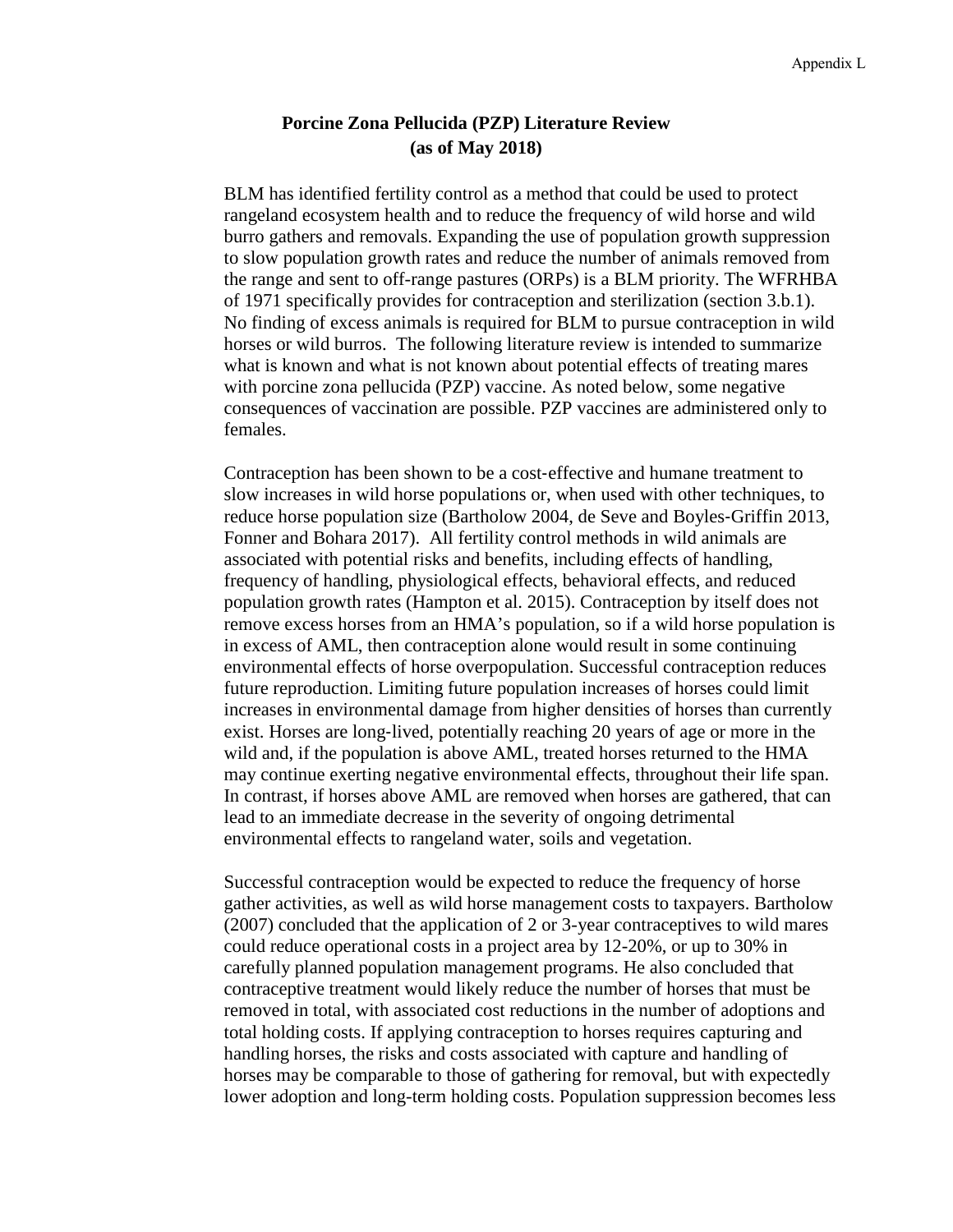expensive if fertility control is long-lasting (Hobbs et al. 2000). Although contraceptive treatments may be associated with a number of potential physiological, behavioral, demographic, and genetic effects, detailed below, those concerns do not generally outweigh the potential benefits of using contraceptive treatments in situations where it is a management goal to reduce population growth rates (Garrott and Oli 2013). Whether to use or not use this method to reduce population growth rates in wild horses is a decision that must be made considering those effects as well as the potential negative consequences of inaction, such as continued overpopulation and rangeland health degradation.

### *Porcine Zona Pellucida (PZP) Vaccine Formulations*

PZP vaccines have been used on dozens of horse herds by the National Park Service, US Forest Service, Bureau of Land Management, and Native American tribes and its use is approved for free-ranging wild horse herds. Taking into consideration available literature on the subject, the National Research Council concluded in their 2013 report that PZP was one of the preferable available methods for contraception in wild horses and burros (NRC 2013). PZP use can reduce or eliminate the need for gathers and removals (Turner et al. 1997). PZP vaccines meet most of the criteria that the National Research Council (2013) used to identify promising fertility control methods, in terms of delivery method, availability, efficacy, and side effects. It has been used extensively in wild horses (NRC 2013), and in feral burros on Caribbean islands (Turner et al. 1996, French et al. 2017). PZP is relatively inexpensive, meets BLM requirements for safety to mares and the environment, and is produced as ZonaStat-H, an EPA-registered commercial product (EPA 2012, SCC 2015), or as PZP-22, which is a formulation of PZP in polymer pellets that can lead to a longer immune response (Turner et al. 2002, Rutberg et al. 2017). 'Native' PZP proteins can be purified from pig ovaries (Liu et al. 1989). Recombinant ZP proteins may be produced with molecular techniques (Gupta and Minhas 2017, Joonè et al. 2017a). It can easily be remotely administered in the field in cases where mares are relatively approachable and winter access is available. Use of remotely delivered (dart-delivered) vaccine is generally limited to populations where individual animals can be accurately identified and repeatedly approached within 50 m (BLM 2010).

Both forms of PZP can safely be reapplied as necessary to control the population growth rate. Even with repeated booster treatments of PZP, it is expected that most mares would return to fertility, though some mares treated repeatedly may not (see PZP Direct Effects, below).

The BLM currently uses two PZP formulations for fertility control of wild horse mares, ZonaStat-H (PZP Native) and PZP-22. PZP can be applied via hand injections when animals are gathered into corrals and chutes. In keeping with the EPA registration for ZonaStat-H (EPA 2012; reg. no. 86833-1), certification through the Science and Conservation Center in Billings Montana is required to apply that vaccine to equids.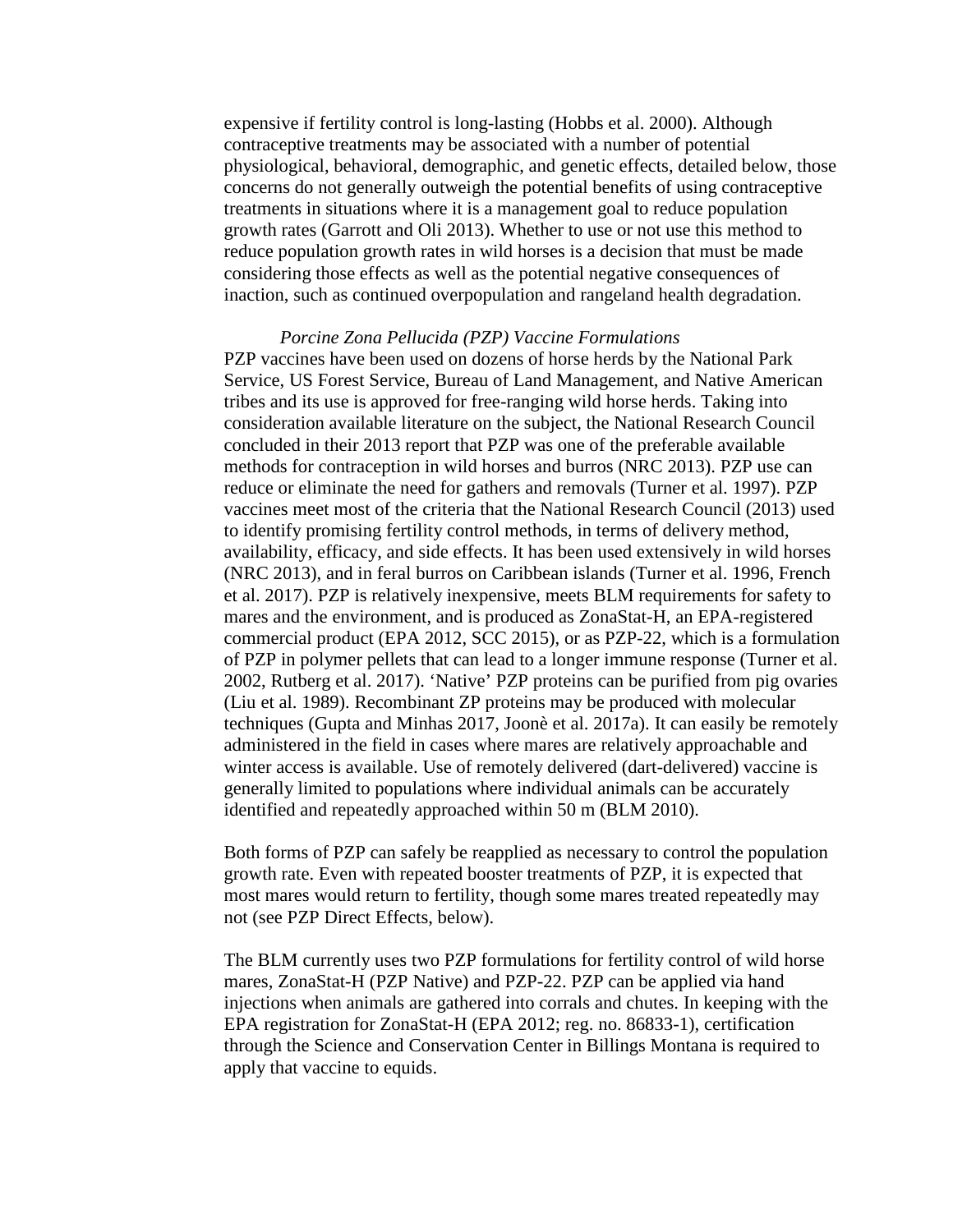When applying native PZP (i.e., ZonaStat-H), first the primer with modified Freund's Complete adjuvant is given and then the booster with Freund's Incomplete adjuvant is given 2-6 weeks later. Preferably, the timing of the booster dose is at least 1-2 weeks prior to the onset of breeding activity. Following the initial 2 inoculations, only annual boosters are required. For maximum effectiveness, PZP should be administered within the December to February timeframe. The procedures to be followed for application of PZP are detailed in *Instruction Memorandum No. 2009-909 Attachment 1: Standard Operating Procedures for Population-level Porcine Zona Pellucida Fertility Control Treatments*.

For the first administration of the PZP-22 vaccine pellet formulation given to any mare, she would receive a single dose of the two-year PZP contraceptive vaccine at the same time as a dose of the liquid PZP vaccine with modified Freund's Complete adjuvant. The pellets are applied to the mare with a large gauge needle and jab-stick into the hip. Subsequent 'booster' doses given to mares that have received the PZP-22 vaccine pellets may be either of ZonaStat-H, or of PZP-22 vaccine pellets (Rutberg et al. 2017). Although PZP-22 pellets have been delivered via darting in trial studies (Rutberg et al 2017), BLM does not plan to use darting for PZP-22 delivery until there is more demonstration that PZP-22 can be reliably delivered via dart. Therefore, WH&Bs must be gathered for each application of this formulation.

#### *PZP Direct Effects*

The historically accepted hypothesis explaining PZP vaccine effectiveness posits that when injected as an antigen in vaccines, PZP causes the mare's immune system to produce antibodies that are specific to zona pellucida proteins on the surface of that mare's eggs. The antibodies bind to the mare's eggs surface proteins (Liu et al. 1989), and effectively block sperm binding and fertilization (Zoo Montana, 2000). Because treated mares do not become pregnant but other ovarian functions remain generally unchanged, PZP can cause a mare to continue having regular estrus cycles throughout the breeding season. More recent observations support a complementary hypothesis, which posits that PZP vaccination causes reductions in ovary size and function (Mask et al. 2015, Joonè et al. 2017b, Joonè et al. 2017c). Antibodies specific to PZP protein do not crossreact with tissues outside of the reproductive system (Barber and Fayrer-Hosken 2000).

Research has demonstrated that contraceptive efficacy of an injected liquid PZP vaccine, such as ZonaStat-H, is approximately 90% or more for mares treated twice in one year (Turner and Kirkpatrick 2002, Turner et al. 2008). The highest success for fertility control has been reported when the vaccine has been applied November through February. High contraceptive rates of 90% or more can be maintained in horses that are boostered annually (Kirkpatrick et al. 1992). Approximately 60% to 85% of mares are successfully contracepted for one year when treated simultaneously with a liquid primer and PZP-22 pellets (Rutberg et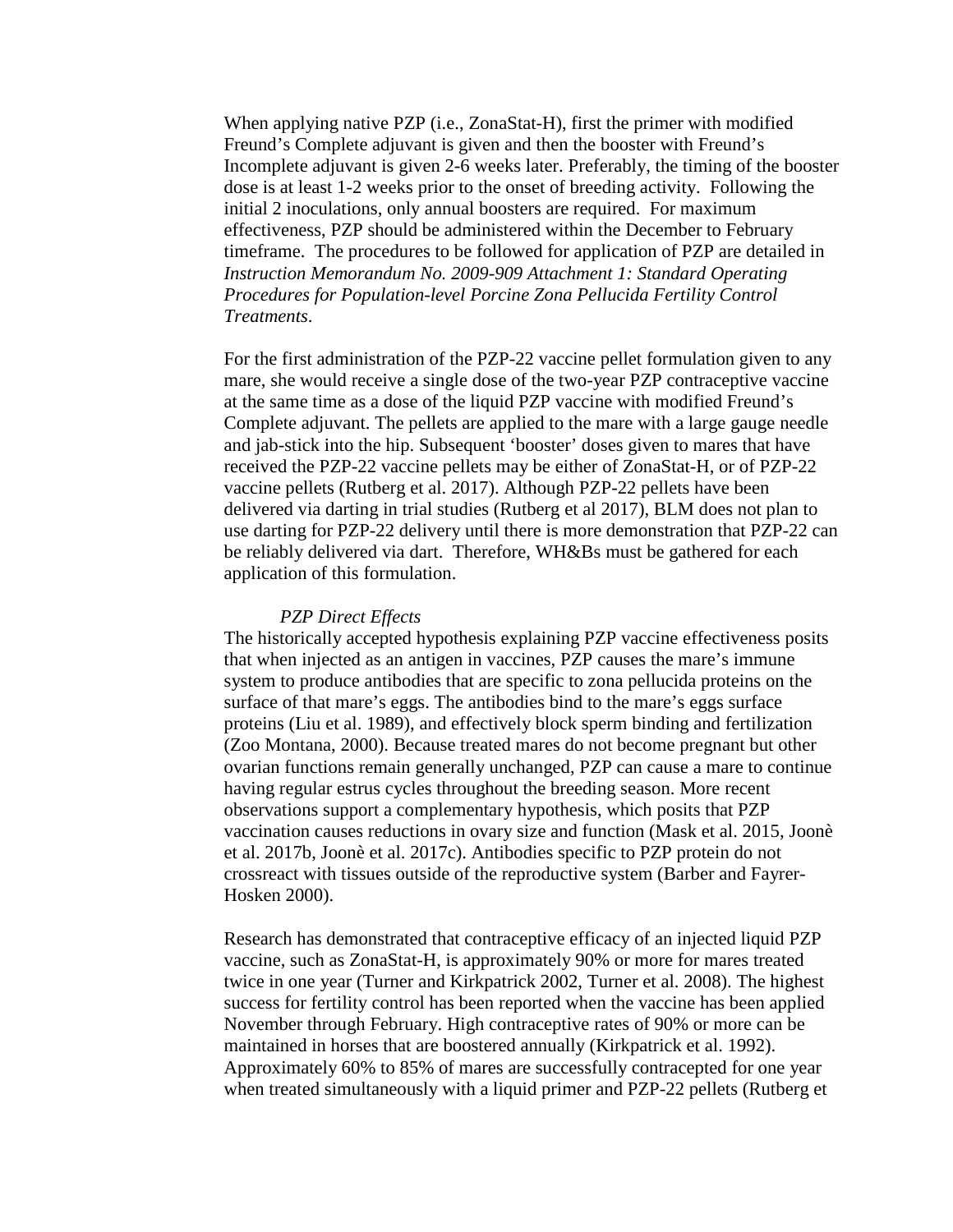al. 2017). Application of PZP for fertility control would reduce fertility in a large percentage of mares for at least one year (Ransom et al. 2011).

The contraceptive result for a single application of the liquid PZP vaccine primer dose along with PZP vaccine pellets (PZP-22), based on winter applications, can be expected to fall in the approximate efficacy ranges as follows (based on figure 2 in Rutberg et al. 2017). Below, the approximate efficacy is measured as the relative decrease in foaling rate for treated mares, compared to control mares:

| Year 1        | Year 2             | Year 3           |
|---------------|--------------------|------------------|
| 0 (developing | $^{\sim}30 - 75\%$ | $^{\sim}$ 20-50% |
| fetuses come  |                    |                  |
| to term)      |                    |                  |

If mares that have been treated with PZP-22 vaccine pellets subsequently receive a booster dose of either the liquid PZP vaccine or the PZP-22 vaccine pellets, the subsequent contraceptive effect is apparently more pronounced and long-lasting. The approximate efficacy following a booster dose can be expected to be in the following ranges (based on figure 3 in Rutberg et al. 2017).

| Year 1      | Year 2           | Year 3           | Year 4           |
|-------------|------------------|------------------|------------------|
|             | $^{\sim}$ 50-90% | $^{\sim}$ 55-75% | $^{\sim}$ 40-75% |
| (developing |                  |                  |                  |
| fetuses     |                  |                  |                  |
| come to     |                  |                  |                  |
| term)       |                  |                  |                  |

The efficacies noted above, which are based on results in Rutberg et al. (2017), call into question population and economic models that assume PZP-22 can have an 85% efficacy in years 2 and 3 after immunization, such as Fonner and Bohara (2017).

The fraction of mares treated in a herd can have a large effect on the realized change in growth rate due to PZP contraception, with an extremely high portion of mares required to be treated to lead prevent population-level growth (e.g., Turner and Kirkpatrick 2002). Gather efficiency would likely not exceed 85% via helicopter, and may be less with bait and water trapping, so there would be a portion of the female population uncaptured that is not treated in any given year. Additionally, some mares may not respond to the fertility control vaccine, but instead will continue to foal normally.

## *Reversibility of PZP vaccine and Effects on Ovaries*

In most cases, PZP contraception appears to be temporary and reversible, with most treated mares returning to fertility over time (Kirkpatrick and Turner 2002). The NRC (2013) criterion by which PZP is not optimal for wild horse contraception was duration. The ZonaStat-H formulation of the vaccine tends to confer only one year of efficacy per dose. Some studies have found that a PZP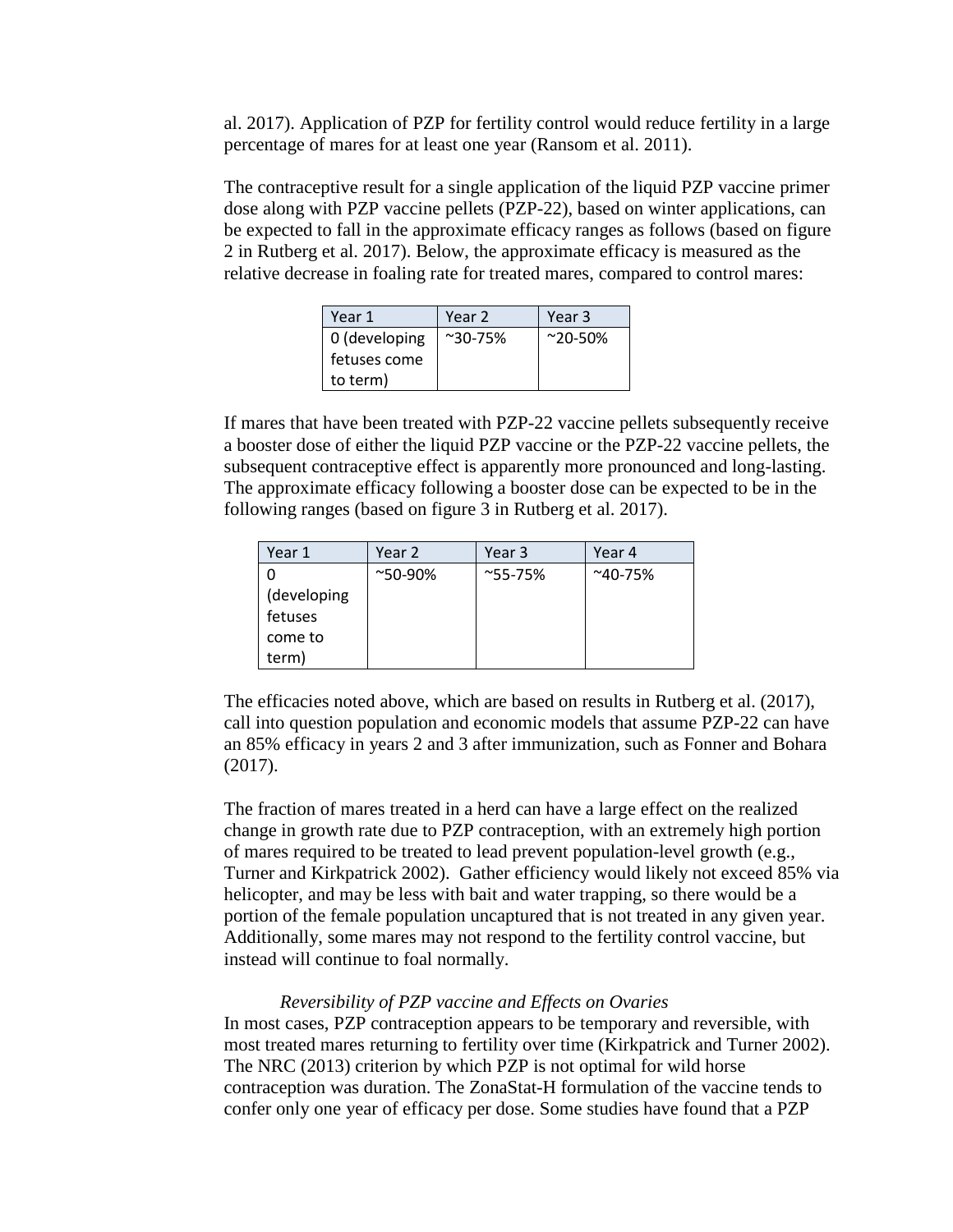vaccine in long-lasting pellets (PZP-22) can confer multiple years of contraception (Turner et al. 2007), particularly when boostered with subsequent PZP vaccination (Rutberg et al. 2017). Other trial data, though, indicate that the pelleted vaccine may only be effective for one year (J. Turner, University of Toledo, Personal Communication).

The purposes of applying PZP treatment is to prevent mares from conceiving foals, but BLM acknowledges that long-term infertility, or permanent sterility, could be a result for some number of wild horses receiving PZP vaccinations. The rate of long-term or permanent sterility following vaccinations with PZP is hard to predict for individual horses, but that outcome appears to increase in likelihood as the number of doses increases (Kirkpatrick and Turner 2002). Permanent sterility for mares treated consecutively 5-7 years was observed by Nuñez et al. (2010, 2017). In a graduate thesis, Knight (2014) suggested that repeated treatment with as few as three to four years of PZP treatment may lead to longer-term sterility, and that sterility may result from PZP treatment before puberty. Repeated treatment with PZP led to long-term infertility in Przewalski's horses receiving as few as one PZP booster dose (Feh 2012). However, even if some number of mares become sterile as a result of PZP treatment, that potential result would be consistent with the contraceptive purpose that motivates BLM's potential use of the vaccine.

In some mares, PZP vaccination may cause direct effects on ovaries (Gray and Cameron 2010, Joonè et al. 2017b, Joonè et al. 2017c, Joonè et al. 2017d). Joonè et al. (2017a) noted reversible effects on ovaries in mares treated with one primer dose and booster dose. Joonè et al. (2017c) documented decreased anti-Mullerian hormone (AMH) levels in mares treated with native or recombinant PZP vaccines; AMH levels are thought to be an indicator of ovarian function. Bechert et al. (2013) found that ovarian function was affected by the SpayVac PZP vaccination, but that there were no effects on other organ systems. Mask et al. (2015) demonstrated that equine antibodies that resulted from SpayVac immunization could bind to oocytes, ZP proteins, follicular tissues, and ovarian tissues. It is possible that result is specific to the immune response to SpayVac, which may have lower PZP purity than ZonaStat or PZP-22 (Hall et al. 2016b). However, in studies with native ZP proteins and recombinant ZP proteins, Joonè et al. (2017a) found transient effects on ovaries after PZP vaccination in some treated mares; normal estrus cycling had resumed 10 months after the last treatment. SpayVac is a patented formulation of PZP in liposomes that led to multiple years of infertility in some breeding trials (Killian et al. 2008, Roelle et al. 2017, Bechert and Fraker 2018), but unacceptably poor efficacy in a subsequent trial (Kane 2018). Kirkpatrick et al. (1992) noted effects on horse ovaries after three years of treatment with PZP. Observations at Assateague Island National Seashore indicate that the more times a mare is consecutively treated, the longer the time lag before fertility returns, but that even mares treated 7 consecutive years did eventually return to ovulation (Kirkpatrick and Turner 2002). Other studies have reported that continued applications of PZP may result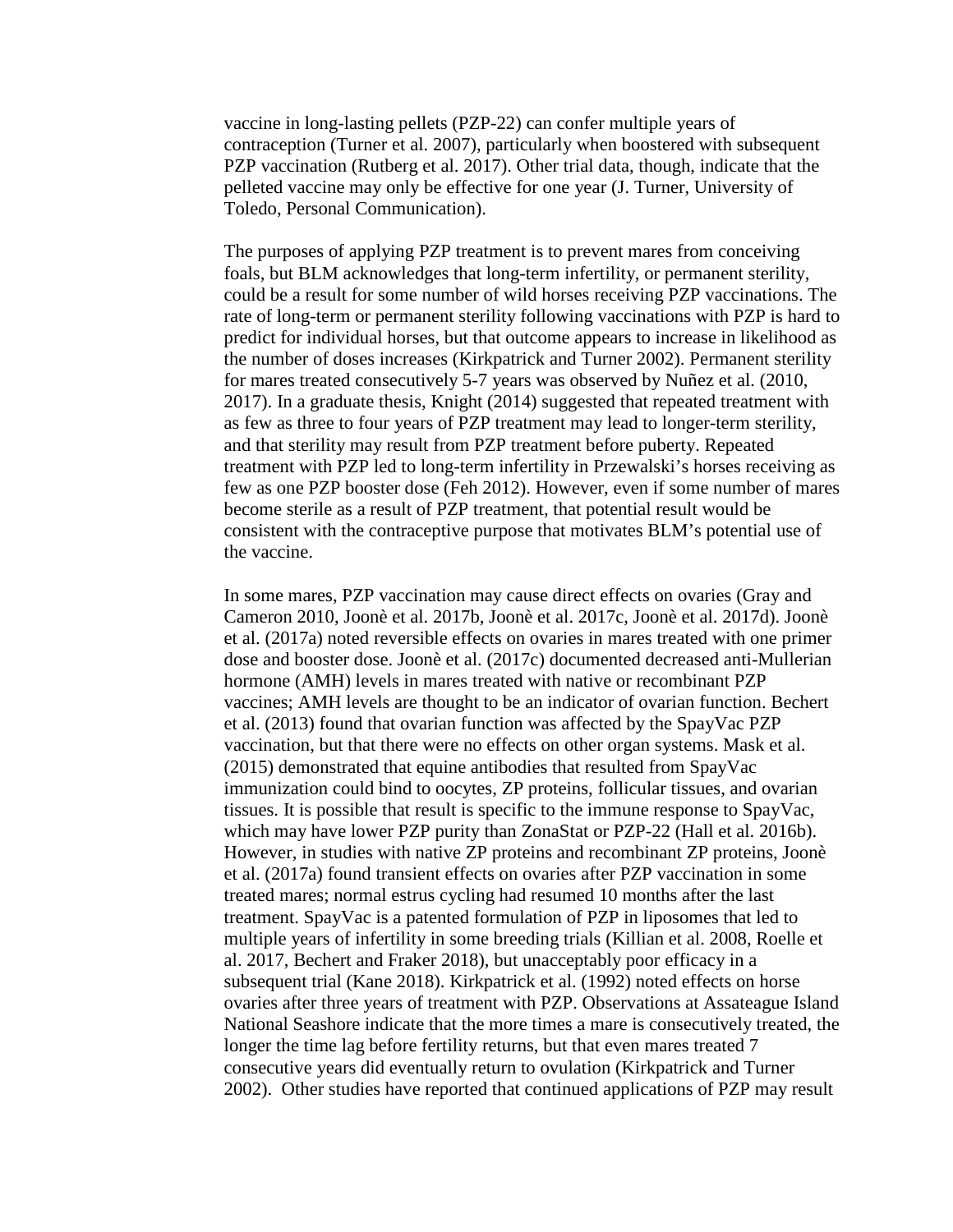in decreased estrogen levels (Kirkpatrick et al. 1992) but that decrease was not biologically significant, as ovulation remained similar between treated and untreated mares (Powell and Monfort 2001). Permanent sterility for mares treated consecutively 5-7 years was observed by Nuñez et al. (2010, 2017). Bagavant et al. (2003) demonstrated T-cell clusters on ovaries, but no loss of ovarian function after ZP protein immunization in macaques. Skinner et al. (1984) raised concerns about PZP effects on ovaries, based on their study in laboratory rabbits, as did Kaur and Prabha (2014), though neither paper was a study of PZP effects in equids.

*Effects of PZP on Existing Pregnancies, Foals, and Birth Phenology* If a mare is already pregnant, the PZP vaccine has not been shown to affect normal development of the fetus or foal, or the hormonal health of the mare with relation to pregnancy (Kirkpatrick and Turner 2003). It is possible that there may be transitory effects on foals born to mares or jennies treated with PZP. In mice, Sacco et al. (1981) found that antibodies specific to PZP can pass from mother mouse to pup via the placenta or colostrum, but that did not apparently cause any innate immune response in the offspring: the level of those antibodies were undetectable by 116 days after birth. There was no indication in that study that the fertility or ovarian function of those mouse pups was compromised, nor is BLM aware of any such results in horses or burros. Unsubstantiated speculative connections between PZP treatment and foal stealing has not been published in a peer-reviewed study and thus cannot be verified. Similarly, although Nettles (1997) noted reported stillbirths after PZP treatments in cynomolgus monkeys, those results have not been observed in equids despite extensive use.

On-range observations from 20 years of application to wild horses indicate that PZP application in wild mares does not generally cause mares to give birth to foals out of season or late in the year (Kirkpatrick and Turner 2003). Nuñez's (2010) research showed that a small number of mares that had previously been treated with PZP foaled later than untreated mares and expressed the concern that this late foaling "may" impact foal survivorship and decrease band stability, or that higher levels of attention from stallions on PZP-treated mares might harm those mares. However, that paper provided no evidence that such impacts on foal survival or mare well-being actually occurred. Rubenstein (1981) called attention to a number of unique ecological features of horse herds on Atlantic barrier islands, which calls into question whether inferences drawn from island herds can be applied to western wild horse herds.

Parturition phenology (birthing season) for North American feral horses has been shown to peak during May (Berger 1986, Garrott and Siniff 1992, Nunez et al. 2010) and photoperiod and temperature are powerful inputs driving the biological rhythms of conception and birth in horses. With an 11-month gestation period, this timing maximizes the likelihood that foals will be born and spend their first few months of life at a time when the weather is warm and food is plentiful (Crowell-Davis 2007). Ransom et al. (2013) identified a potential shift in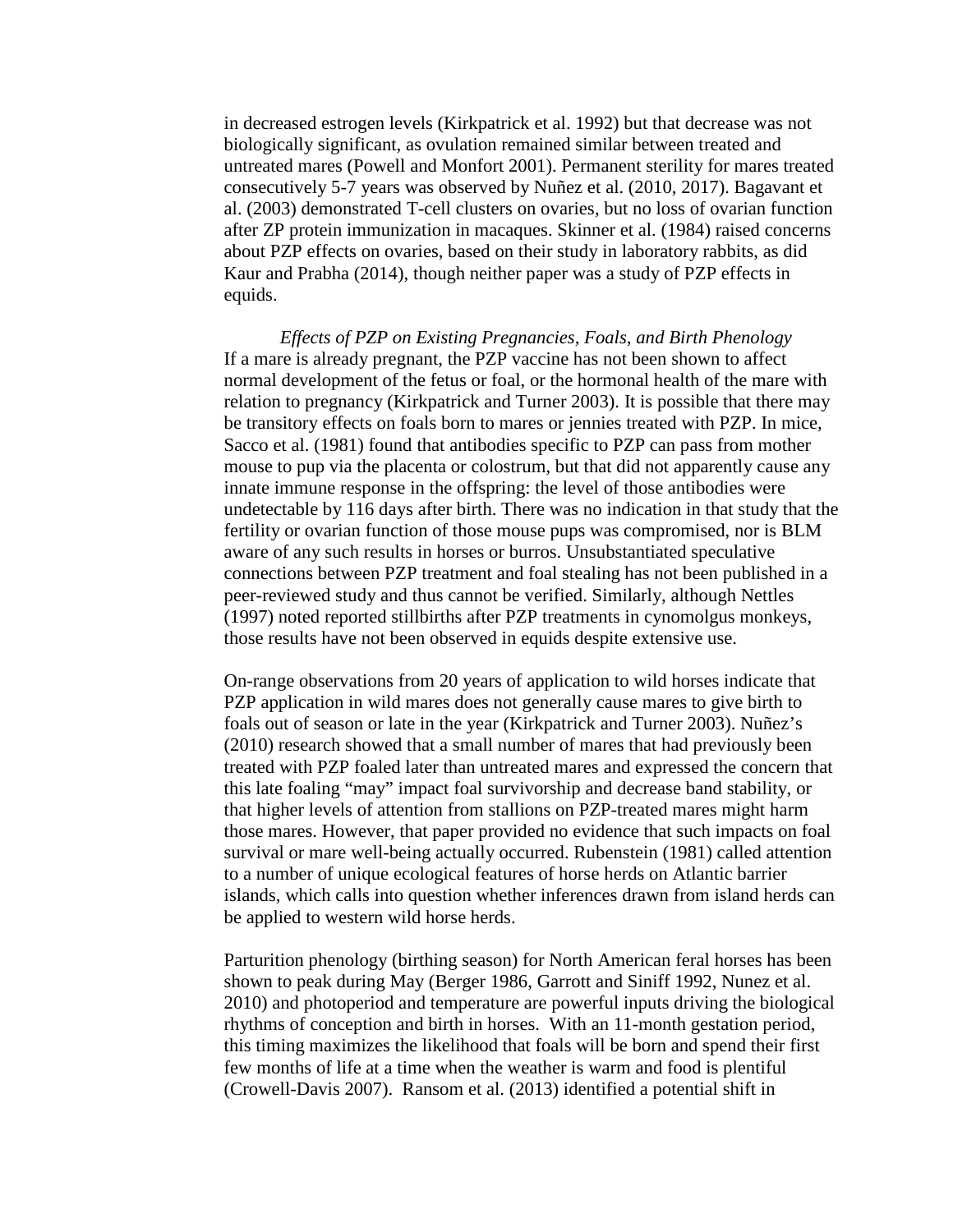reproductive timing as a possible drawback to prolonged treatment with PZP, stating that treated mares foaled on average 31 days later than non-treated mares. Results from Ransom et al. (2013), however, showed that over 81% of the documented births in this study were between March 1 and June 21, i.e., within the normal, peak, spring foaling season. Ransom et al. (2013) pointedly advised that managers should consider carefully before using PZP in small refugia or rare species. Wild horses and burros managed by BLM do not generally occur in isolated refugia, nor are they rare species. Moreover, an effect of shifting birth phenology was not observed uniformly: in two of three PZP-treated wild horse populations studied by Ransom et al. (2013), foaling season of treated mares extended three weeks and 3.5 months, respectively, beyond that of untreated mares. In the other population, the treated mares foaled within the same time period as the untreated mares. Furthermore, Ransom et al. (2013) found no negative impacts on foal survival even with an extended birthing season. If there are shifts in birth phenology, though, it is reasonable to assume that some negative effects on foal survival might result from particularly severe weather events (Nuñez et al. 2018).

#### *Effects of Marking and Injection*

Standard practices for PZP treatment require that immunocontraceptive-treated animals be readily identifiable, either via brand marks or unique coloration (BLM 2010). BLM has instituted guidelines to reduce the sources of handling stress in captured animals (BLM 2015). Some level of transient stress is likely to result in newly captured mares that do not have markings associated with previous fertility control treatments. It is difficult to compare that level of temporary stress with long-term stress that can result from food and water limitation on the range (e.g., Creel et al. 2013). Handling may include freeze‐marking, for the purpose of identifying that mare and identifying her PZP vaccine treatment history. Under past management practices, captured mares experienced increased stress levels from handling (Ashley and Holcombe 2001). Markings may also be used into the future to determine the approximate fraction of mares in a herd that have been previously treated, and could provide additional insight regarding gather efficiency.

Most mares recover from the stress of capture and handling quickly once released back to the HMA, and none are expected to suffer serious long-term effects from the fertility control injections, other than the direct consequence of becoming temporarily infertile. Injection site reactions associated with fertility control treatments are possible in treated mares (Roelle and Ransom 2009, Bechert et al. 2013, French et al. 2017), but swelling or local reactions at the injection site are expected to be minor in nature. Roelle and Ransom (2009) found that the most time-efficient method for applying PZP is by hand-delivered injection of 2-year pellets when horses are gathered. They observed only two instances of swelling from that technique. Use of remotely delivered, 1-year PZP is generally limited to populations where individual animals can be accurately identified and repeatedly approached. The dart-delivered formulation produced injection-site reactions of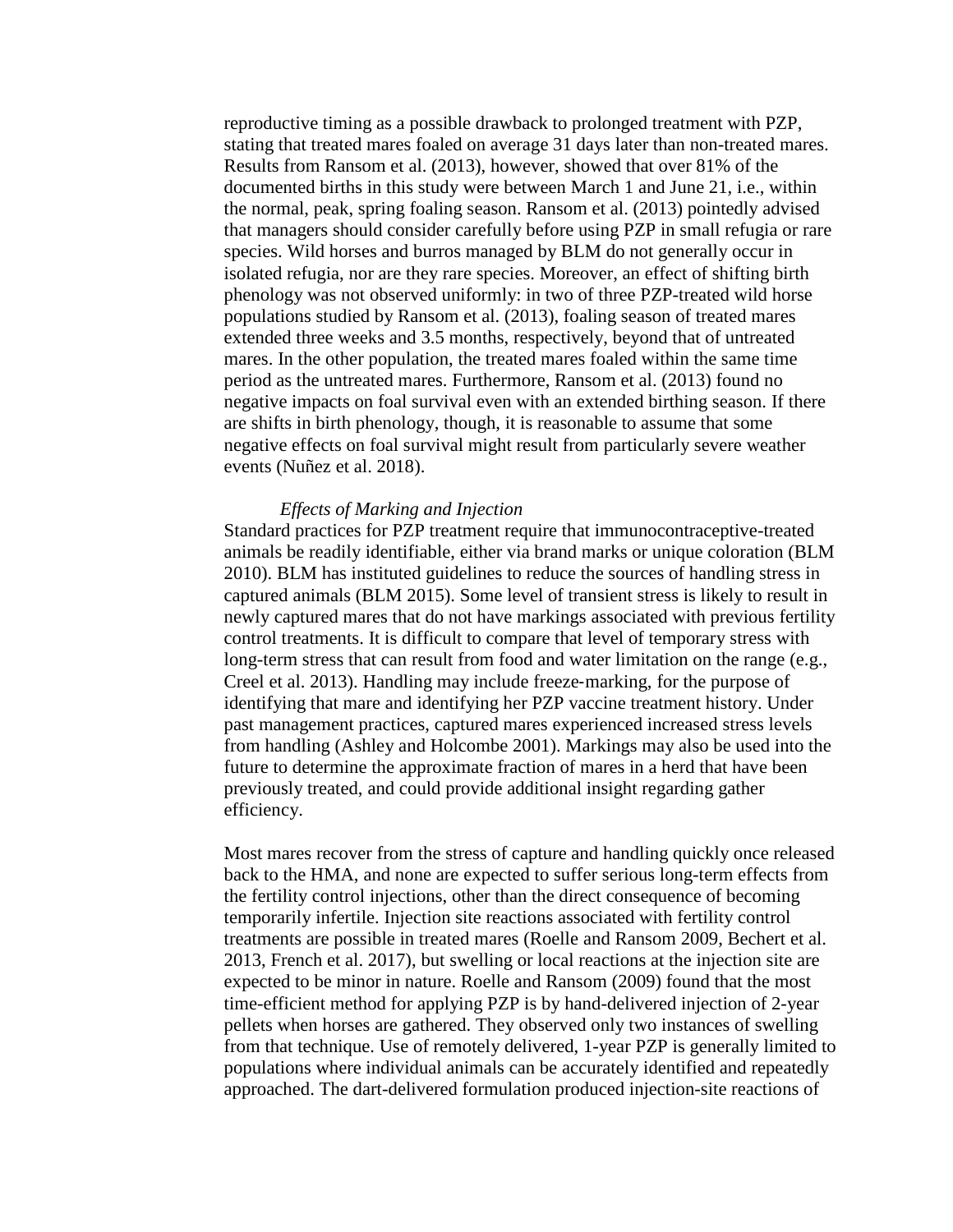varying intensity, though none of the observed reactions appeared debilitating to the animals (Roelle and Ransom 2009). Joonè et al. (2017a) found that injection site reactions had healed in most mares within 3 months after the booster dose and that they did not affect movement or cause fever. The longer-term nodules observed did not appear to change any animal's range of movement or locomotor patterns and in most cases did not appear to differ in magnitude from naturally occurring injuries or scars.

## *Indirect Effects of PZP vaccination*

One expected long-term, indirect effect on wild horses treated with fertility control would be an improvement in their overall health (Turner and Kirkpatrick 2002). Many treated mares would not experience the biological stress of reproduction, foaling and lactation as frequently as untreated mares. The observable measure of improved health is higher body condition scores (Nuñez et al. 2010). After a treated mare returns to fertility, her future foals would be expected to be healthier overall, and would benefit from improved nutritional quality in the mare's milk. This is particularly to be expected if there is an improvement in rangeland forage quality at the same time, due to reduced wild horse population size. Past application of fertility control has shown that mares' overall health and body condition remains improved even after fertility resumes. PZP treatment may increase mare survival rates, leading to longer potential lifespan (Turner and Kirkpatrick 2002, Ransom et al. 2014a). To the extent that this happens, changes in lifespan and decreased foaling rates could combine to cause changes in overall age structure in a treated herd (i.e., Turner and Kirkpatrick 2002, Roelle et al. 2010), with a greater prevalence of older mares in the herd (Gross 2000). Observations of mares treated in past BLM gathers on other HMAs showed that many of the treated mares were larger than, maintained higher body condition than, and had larger healthy foals than untreated mares.

Following resumption of fertility, the proportion of mares that conceive and foal could be increased due to their increased fitness; this has been called a 'rebound effect.' Elevated fertility rates have been observed after horse gathers and removals (Kirkpatrick and Turner 1991). More research is needed to document and quantify these hypothesized effects in PZP-treated herds. If repeated contraceptive treatment leads to a prolonged contraceptive effect, then that may minimize or delay the hypothesized rebound effect. Selectively applying contraception to older animals and returning them to the HMA could reduce longterm holding costs for such horses, which are difficult to adopt, and may reduce the compensatory reproduction that often follows removals (Kirkpatrick and Turner 1991).

Because successful fertility control would reduce foaling rates and population growth rates, another indirect effect should be to reduce the number of wild horses that have to be removed over time to achieve and maintain the established AML. Contraception would be expected to lead to a relative increase in the fraction of older animals in the herd. Reducing the numbers of wild horses that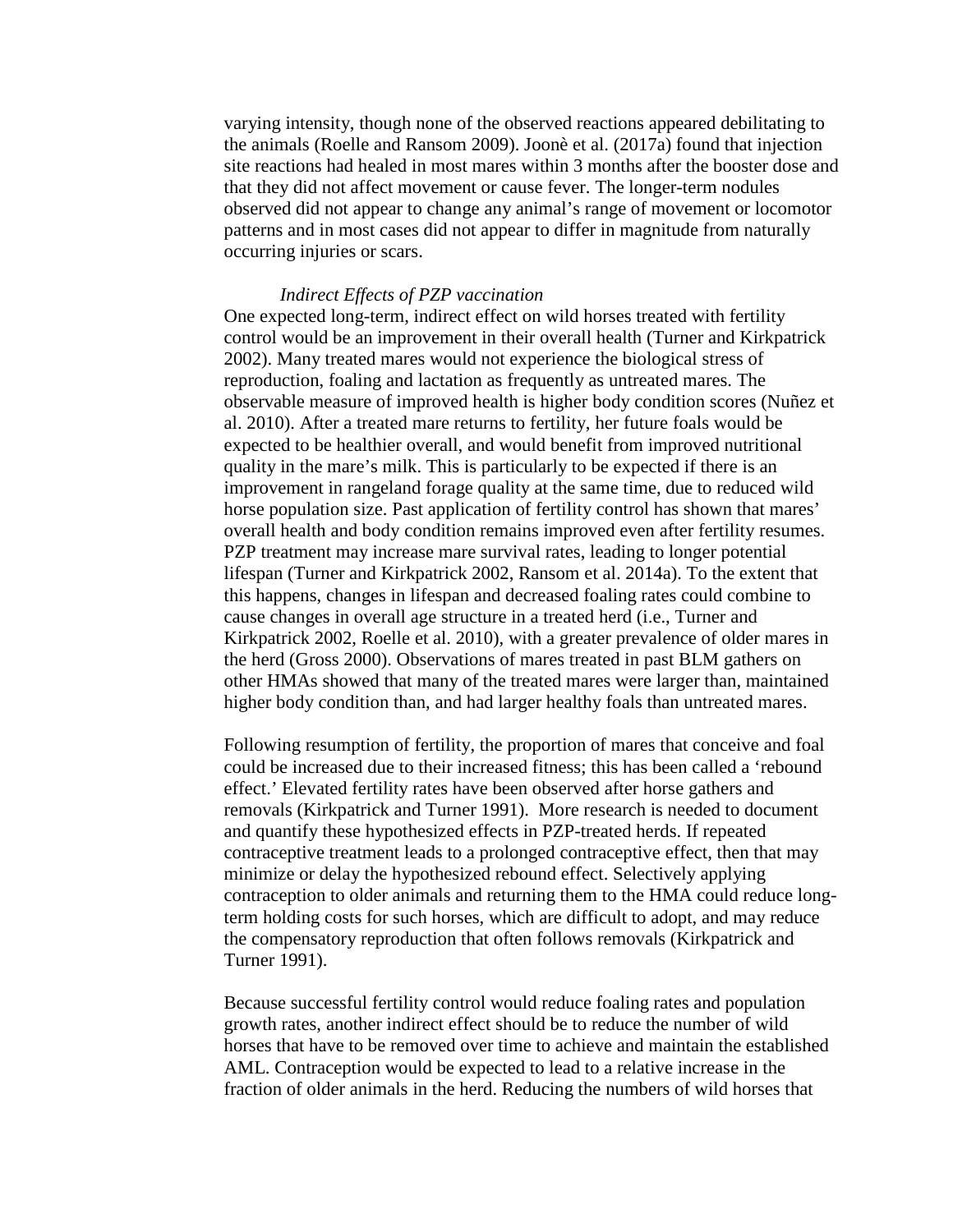would have to be removed in future gathers could allow for removal of younger, more easily adoptable excess wild horses, and thereby could eliminate the need to send additional excess horses from this area to off-range holding corrals or pastures for long-term holding. Among mares in the herd that remain fertile, a high level of physical health and future reproductive success would be expected because reduced population sizes should lead to more availability of water and forage resources per capita.

Reduced population growth rates and smaller population sizes could also allow for continued and increased environmental improvements to range conditions within the project area, which would have long-term benefits to wild horse habitat quality. As the population nears or is maintained at the level necessary to achieve a thriving natural ecological balance, vegetation resources would be expected to recover, improving the forage available to wild horses and wildlife throughout HMAs. With rangeland conditions more closely approaching a thriving natural ecological balance, and with a less concentrated distribution of wild horses across the HMA, there should also be less trailing and concentrated use of water sources. Lower population density would be expected to lead to reduced competition among wild horses using the water sources, and less fighting among horses accessing water sources. Water quality and quantity would continue to improve to the benefit of all rangeland users including wild horses. Wild horses would also have to travel less distance back and forth between water and desirable foraging areas. Should PZP booster treatment continue into the future, the chronic cycle of overpopulation and large gathers and removals would no longer occur, but instead a consistent cycle of balance and stability would ensue, resulting in continued improvement of overall habitat conditions and animal health. While it is conceivable that widespread and continued treatment with PZP could reduce the birth rates of the population to such a point that birth is consistently below mortality, that outcome is not likely unless a very high fraction of the mares present are all treated in almost every year.

## *Behavioral Effects of PZP vaccine*

The NRC report (2013) noted that all fertility suppression has effects on mare behavior, mostly as a result of the lack of pregnancy and foaling, and concluded that PZP was a good choice for use in the program. The result that PZP-treated mares may continue estrus cycles throughout the breeding season can lead to behavioral differences (as discussed below), when compared to mares that are fertile. Such behavioral differences should be considered as potential consequences of successful contraception.

Ransom and Cade (2009) delineate behaviors that can be used to test for quantitative differences due to treatments. Ransom et al. (2010) found no differences in how PZP-treated and untreated mares allocated their time between feeding, resting, travel, maintenance, and most social behaviors in three populations of wild horses, which is consistent with Powell's (1999) findings in another population. Likewise, body condition of PZP-treated and control mares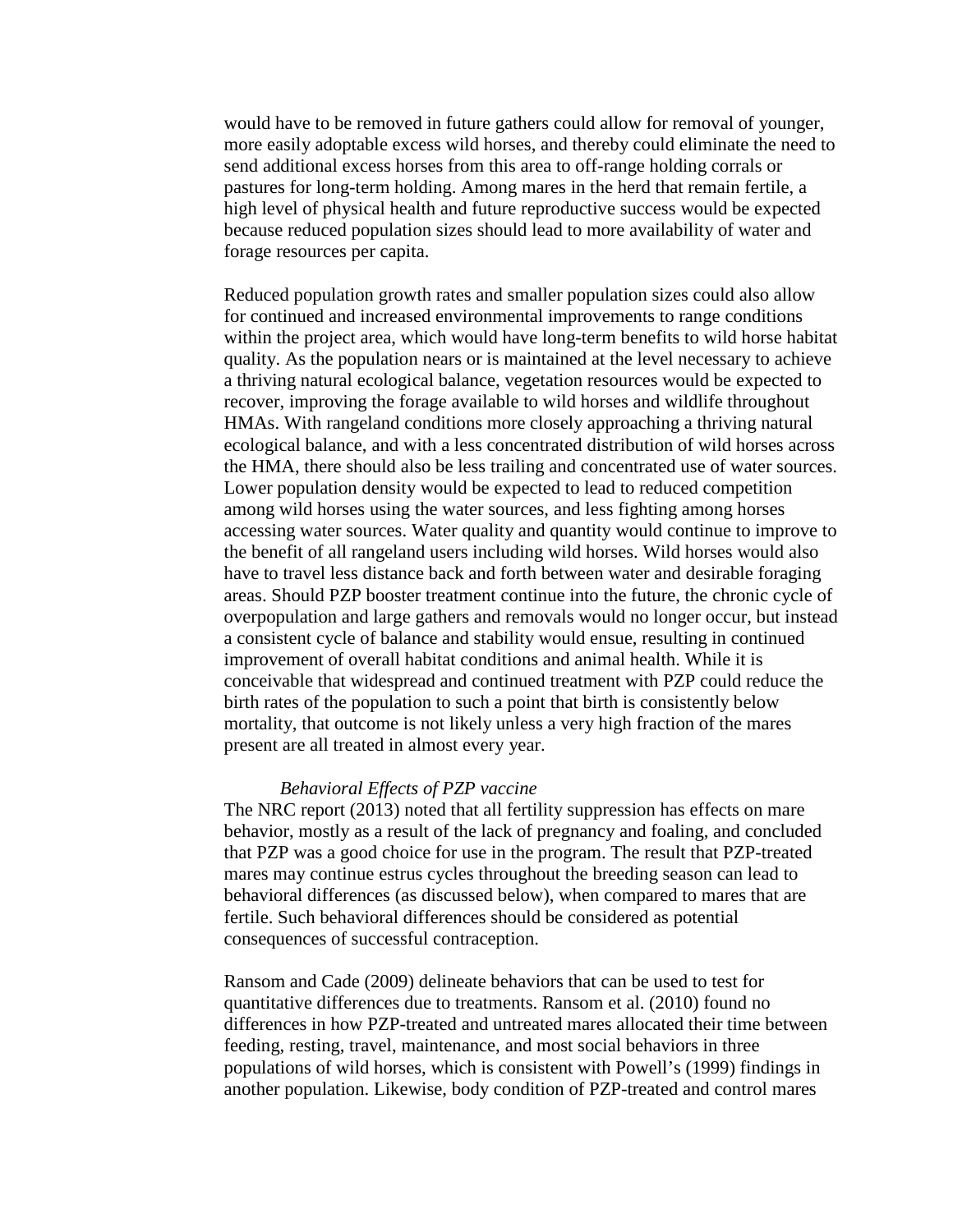did not differ between treatment groups in Ransom et al.'s (2010) study. Nuñez (2010) found that PZP-treated mares had higher body condition than control mares in another population, presumably because energy expenditure was reduced by the absence of pregnancy and lactation. Knight (2014) found that PZP-treated mares had better body condition, lived longer and switched harems more frequently, while mares that foaled spent more time concentrating on grazing and lactation and had lower overall body condition. Studies on Assateague Island (Kirkpatrick and Turner 2002) showed that once fillies (female foals) that were born to mares treated with PZP during pregnancy eventually breed, they produce healthy, viable foals.

In two studies involving a total of four wild horse populations, both Nuñez et al. (2009) and Ransom et al. (2010) found that PZP-treated mares were involved in reproductive interactions with stallions more often than control mares, which is not surprising given the evidence that PZP-treated females of other mammal species can regularly demonstrate estrus behavior while contracepted (Shumake and Killian 1997, Heilmann et al. 1998, Powell 1999, Curtis et al. 2001, Duncan et al. 2017). There was no evidence, though, that mare welfare was affected by the increased level of herding by stallions noted in Ransom et al. (2010). Nuñez's later analysis (2017) noted no difference in mare reproductive behavior as a function of contraception history.

Ransom et al. (2010) found that control mares were herded by stallions more frequently than PZP- treated mares, and Nuñez et al. (2009, 2014, 2017, 2018) found that PZP-treated mares exhibited higher infidelity to their band stallion during the non-breeding season than control mares. Madosky et al. (2010) and Knight (2014) found this infidelity was also evident during the breeding season in the same population that Nuñez et al. (2009, 2010, 2014, 2017, 2018) studied. Nuñez et al. (2014, 2017, 2018) concluded that PZP-treated mares changing bands more frequently than control mares could lead to band instability. Nuñez et al. (2009), though, cautioned against generalizing from that island population to other herds. Nuñez et al. (2014) found elevated levels of fecal cortisol, a marker of physiological stress, in mares that changed bands. The research is inconclusive as to whether all the mares' movements between bands were related to the PZP treatments themselves or the fact that the mares were not nursing a foal, and did not demonstrate any long-term negative consequence of the transiently elevated cortisol levels. Nuñez et al. 2014 wrote that these effects "…may be of limited concern when population reduction is an urgent priority." Nuñez (2018) noted (based on unpublished results) that band stallions of mares that have received PZP treatment can exhibit changes in behavior and physiology. Nuñez (2018) cautioned that PZP use may limit the ability of mares to return to fertility, but also noted that, "such aggressive treatments may be necessary when rapid reductions in animal numbers are of paramount importance…If the primary management goal is to reduce population size, it is unlikely (and perhaps less important) that managers achieve a balance between population control and the maintenance of more typical feral horse behavior and physiology."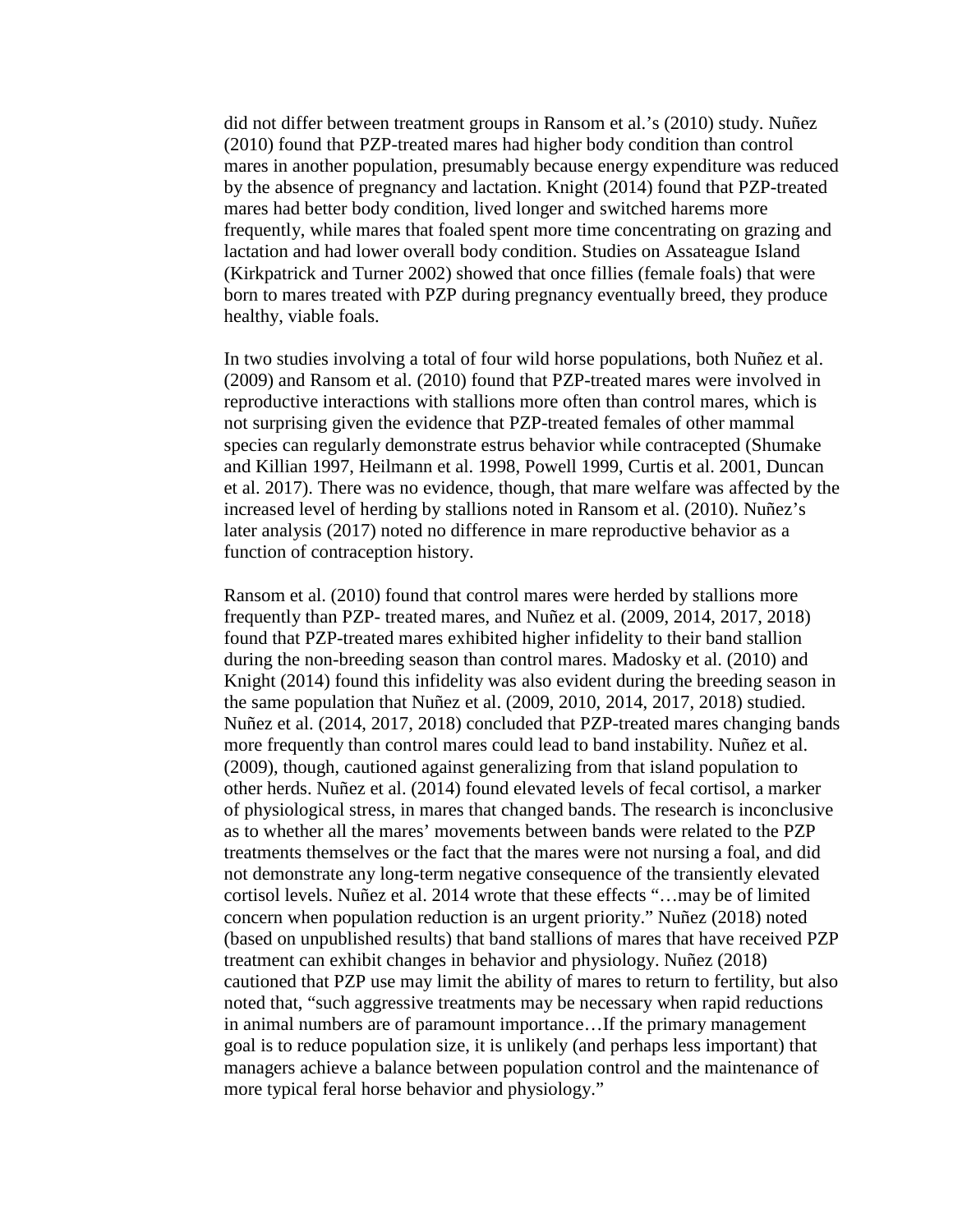In contrast to transient stresses, Creel et al. (2013) highlight that variation in population density is one of the most well-established causal factors of chronic activation of the hypothalamic-pituitary-adrenal axis, which mediates stress hormones; high population densities and competition for resources can cause chronic stress. Creel et al. (2013) also state that "…there is little consistent evidence for a negative association between elevated baseline glucocorticoids and fitness." Band fidelity is not an aspect of wild horse biology that is specifically protected by the WFRHBA of 1971. It is also notable that Ransom et al. (2014b) found higher group fidelity after a herd had been gathered and treated with a contraceptive vaccine; in that case, the researchers postulated that higher fidelity may have been facilitated by the decreased competition for forage after excess horses were removed. At the population level, available research does not provide evidence of the loss of harem structure among any herds treated with PZP. Longterm implications of these changes in social behavior are currently unknown, but no negative impacts on the overall animals or populations overall, long-term welfare or well-being have been established in these studies.

The National Research Council (2013) found that harem changing was not likely to result in serious adverse effects for treated mares:

"The studies on Shackleford Banks (Nuñez et al., 2009; Madosky et al., 2010) suggest that there is an interaction between pregnancy and social cohesion. The importance of harem stability to mare well-being is not clear, but considering the relatively large number of free-ranging mares that have been treated with liquid PZP in a variety of ecological settings, the likelihood of serious adverse effects seem low."

Nuñez (2010) stated that not all populations will respond similarly to PZP treatment. Differences in habitat, resource availability, and demography among conspecific populations will undoubtedly affect their physiological and behavioral responses to PZP contraception, and need to be considered. Kirkpatrick et al. (2010) concluded that: "the larger question is, even if subtle alterations in behavior may occur, this is still far better than the alternative," and that the "…other victory for horses is that every mare prevented from being removed, by virtue of contraception, is a mare that will only be delaying her reproduction rather than being eliminated permanently from the range. This preserves herd genetics, while gathers and adoption do not."

The NRC report (2013) provides a comprehensive review of the literature on the behavioral effects of contraception that puts research up to that date by Nuñez et al. (2009, 2010) into the broader context of all of the available scientific literature, and cautions, based on its extensive review of the literature that:

". . . in no case can the committee conclude from the published research that the behavior differences observed are due to a particular compound rather than to the fact that treated animals had no offspring during the study. That must be borne in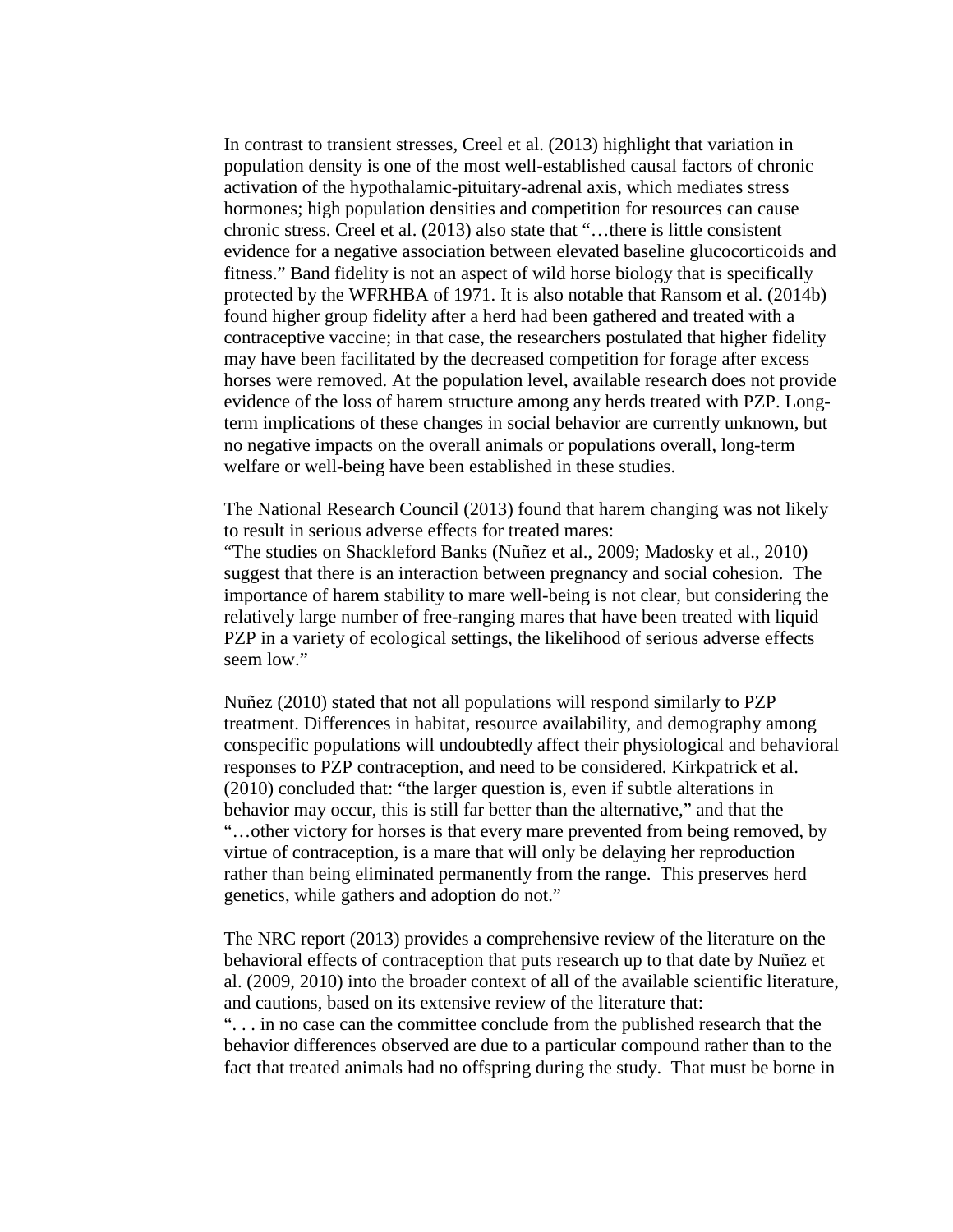mind particularly in interpreting long-term impacts of contraception (e.g., repeated years of reproductive "failure" due to contraception)."

## *Genetic Effects Specific to PZP Vaccination*

One concern that has been raised with regards to genetic diversity is that treatment with immunocontraceptives could possibly lead to an evolutionary increase in the frequency of individuals whose genetic composition fosters weak immune responses (Cooper and Larson 2006, Ransom et al. 2014a). Many factors influence the strength of a vaccinated individual's immune response, potentially including genetics, but also nutrition, body condition, and prior immune responses to pathogens or other antigens (Powers et al. 2013). This premise is based on an assumption that lack of response to PZP is a heritable trait, and that the frequency of that trait will increase over time in a population of PZP-treated animals. Cooper and Herbert (2001) reviewed the topic, in the context of concerns about the longterm effectiveness of immunocontraceptives as a control agent for exotic species in Australia. They argue that immunocontraception could be a strong selective pressure, and that selecting for reproduction in individuals with poor immune response could lead to a general decline in immune function in populations where such evolution takes place. Other authors have also speculated that differences in antibody titer responses could be partially due to genetic differences between animals (Curtis et al. 2001, Herbert and Trigg 2005). However, Magiafolou et al. (2013) clarify that if the variation in immune response is due to environmental factors (i.e., body condition, social rank) and not due to genetic factors, then there will be no expected effect of the immune phenotype on future generations. It is possible that general health, as measured by body condition, can have a causal role in determining immune response, with animals in poor condition demonstrating poor immune reactions (NRC 2013).

Correlations between physical factors and immune response would not preclude, though, that there could also be a heritable response to immunocontraception. In studies not directly related to immunocontraception, immune response has been shown to be heritable (Kean et al. 1994, Sarker et al. 1999). Unfortunately, predictions about the long-term, population-level evolutionary response to immunocontraceptive treatments are speculative at this point, with results likely to depend on several factors, including: the strength of the genetic predisposition to not respond to PZP; the heritability of that gene or genes; the initial prevalence of that gene or genes; the number of mares treated with a primer dose of PZP (which generally has a short-acting effect); the number of mares treated with multiple booster doses of PZP; and the actual size of the genetically-interacting metapopulation of horses within which the PZP treatment takes place.

BLM is not aware of any studies that have quantified the heritability of a lack of response to immunocontraception such as PZP vaccine or GonaCon-Equine in horses. At this point, there are no studies available from which one could make conclusions about the long-term effects of sustained and widespread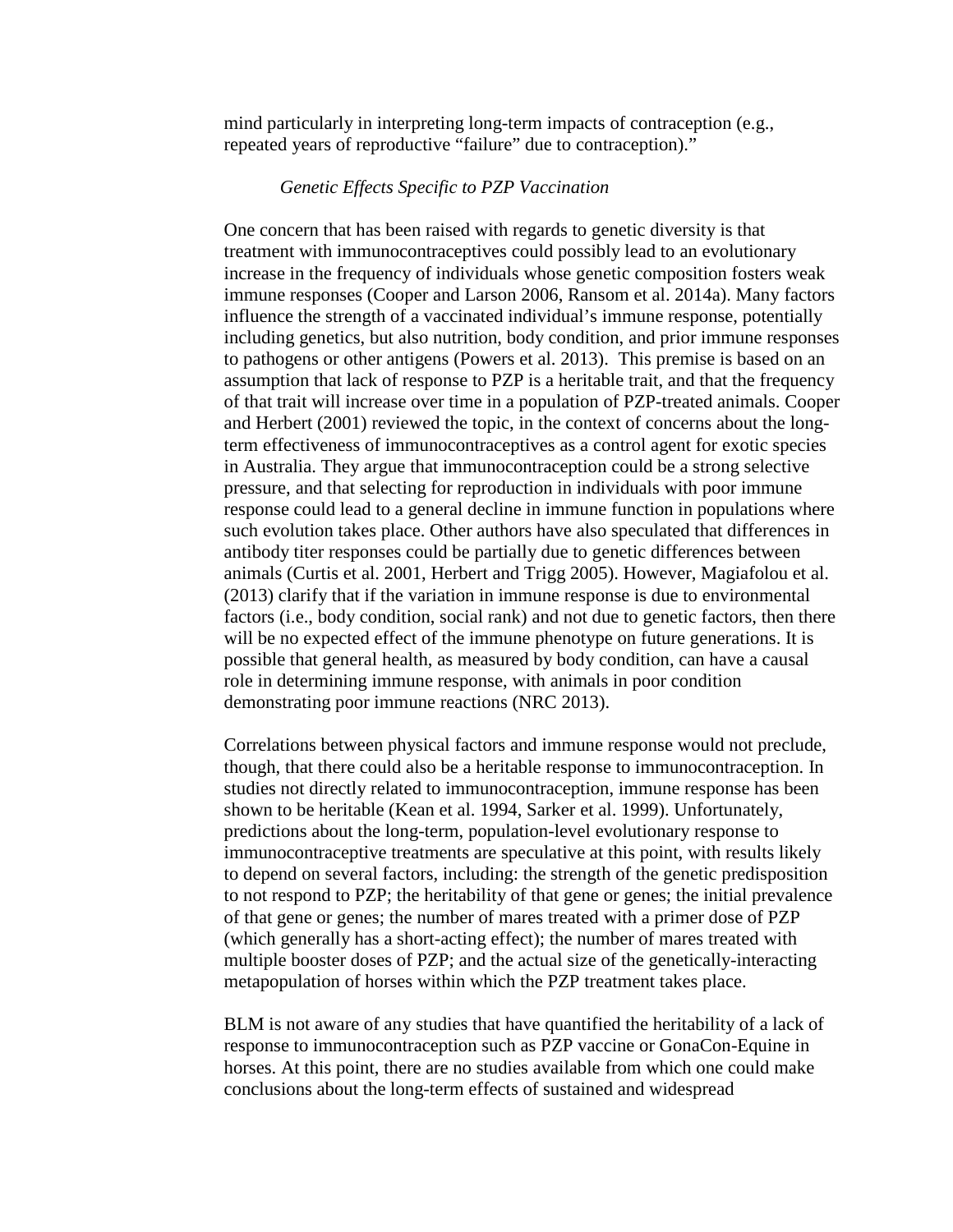immunocontraception treatments on population-wide immune function. Although a few, generally isolated, feral horse populations have been treated with high fractions of mares receiving PZP immunocontraception for long-term population control (e.g., Assateague Island and Pryor Mountains), no studies have tested for changes in immune competence in those areas. Relative to the large number of free-roaming feral horses in the western United States, immunocontraception has not been used in the type of widespread or prolonged manner that might be required to cause a detectable evolutionary response.

Although this topic may merit further study, lack of clarity should not preclude the use of immunocontraceptives to help stabilize extremely rapidly growing herds.

### References

- Ashley, M.C., and D.W. Holcombe. 2001. Effects of stress induced by gathers and removals on reproductive success of feral horses. Wildlife Society Bulletin 29:248-254.
- Bagavant, H., C. Sharp, B. Kurth, and K.S.K. Tung. 2002. Induction and immunohistology of autoimmune ovarian disease in cynomolgus macaques (*Macaca fascicularis*). American Journal of Pathology 160:141-149.
- Barber, M.R., and R.A. Fayer-Hosken. 2000. Evaluation of somatic and reproductive immunotoxic effects of the porcine zone pellucida vaccination. Journal of Experimental Zoology 286:641-646.
- Bartholow, J.M. 2004. An economic analysis of alternative fertility control and associated management techniques for three BLM wild horse herds. USGS Open-File Report 2004- 1199.
- Bartholow, J. 2007. Economic benefit of fertility control in wild horse populations. The Journal of Wildlife Management 71:2811-2819.
- Bechert, U., J. Bartell, M. Kutzler, A. Menino, R. Bildfell, M. Anderson, and M. Fraker. 2013. Effects of two porcine zona pellucida immunocontraceptive vaccines on ovarian activity in horses. The Journal of Wildlife Management 77:1386-1400.
- Bechert, U.S., and M.A. Fraker. 2018. Twenty years of SpayVac research: potential implications for regulating feral horse and burro populations in the United States. Human-Wildlife Interactions 12:117-130.
- BLM. 2010. BLM-4700-1 Wild Horses and Burros Management Handbook. Washington, D.C.
- BLM. 2015. Instruction Memorandum 2015-151; Comprehensive animal welfare program for wild horse and burro gathers. Washington, D.C.
- Cooper, D.W. and C.A. Herbert. 2001. Genetics, biotechnology and population management of over-abundant mammalian wildlife in Australasia. Reproduction, Fertility and Development, 13:451-458.
- Cooper, D.W. and E. Larsen. 2006. Immunocontraception of mammalian wildlife: ecological and immunogenetic issues. Reproduction, 132, 821–828.
- Creel, S., B. Dantzer, W. Goymann, and D.R. Rubenstein. 2013. The ecology of stress: effects of the social environment. Functional Ecology 27:66-80.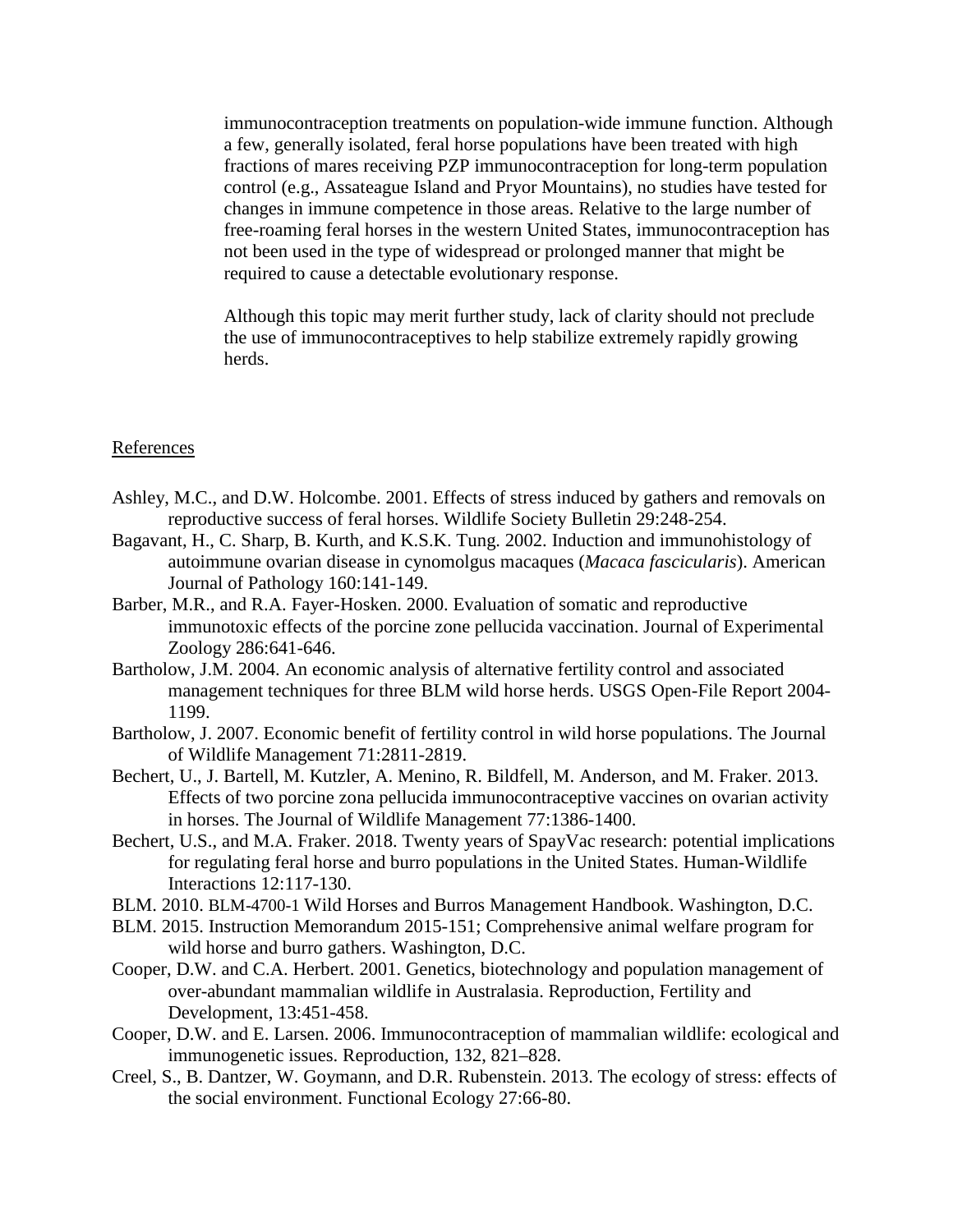- Curtis, P.D., R.L. Pooler, M.E. Richmond, L.A. Miller, G.F. Mattfeld, and F.W Quimby. 2001. Comparative effects of GnRH and porcine zona pellucida (PZP) immunocontraceptive vaccines for controlling reproduction in white-tailed deer (*Odocoileus virginianus*). Reproduction (Cambridge, England) Supplement 60:131-141.
- de Seve, C.W. and S.L. Boyles-Griffin. 2013. An economic model demonstrating the long-term cost benefits of incorporating fertility control into wild horse (*Equus caballus*) management in the United States. Journal of Zoo and Wildlife Medicine 44(4s:S34-S37).
- Duncan, C.L., J.L. King, and P. Stapp. 2017. Effects of prolonged immunocontraception on the breeding behavior of American bison. Journal of Mammalogy 98:1272-1287.
- Environmental Protection Agency (EPA). 2012. Porcine Zona Pellucida. Pesticide fact Sheet. Office of Chemical Safety and Pollution Prevention 7505P. 9 pages.
- Feh, C. 2012. Delayed reversibility of PZP (porcine zona pellucida) in free-ranging Przewalski's horse mares. In International Wild Equid Conference. Vienna, Austria: University of Veterinary Medicine.
- Fonner, R. and A.K. Bohara. 2017. Optimal control of wild horse populations with nonlethal methods. Land Economics 93:390-412.
- French, H., E. Peterson, R. Ambrosia, H. Bertschinger, M. Schulman, M. Crampton, R. Roth, P. Van Zyl, N. Cameron-Blake, M. Vandenplas, and D. Knobel. 2017. Porcine and recombinant zona pellucida vaccines as immunocontraceptives for donkeys in the Caribbean. Proceedings of the 8<sup>th</sup> International Wildlife Fertility Control Conference, Washington, D.C.
- Garrott, R.A., and M.K. Oli. 2013. A Critical Crossroad for BLM's Wild Horse Program. Science 341:847-848.
- Gray, M.E. and E.Z. Cameron. 2010. Does contraceptive treatment in wildlife result in side effects? A review of quantitative and anecdotal evidence. Reproduction 139:45-55.
- Gross, J.E. 2000. A dynamic simulation model for evaluating effects of removal and contraception on genetic variation and demography of Pryor Mountain wild horses. Biological Conservation 96:319-330.
- Gupta, S., and V. Minhas. 2017. Wildlife population management: are contraceptive vaccines a feasible proposition? Frontiers in Bioscience, Scholar 9:357-374.
- Hailer, F., B. Helander, A.O. Folkestad, S.A. Ganusevich, S. Garstad, P. Hauff, C. Koren, T. Nygård, V. Volke, C. Vilà, and H. Ellegren. 2006. Bottlenecked but long-lived: high genetic diversity retained in white-tailed eagles upon recovery from population decline. Biology Letters 2:316-319.
- Hall, S. E., B. Nixon, and R.J. Aiken. 2016. Non-surgical sterilization methods may offer a sustainable solution to feral horse (*Equus caballus*) overpopulation. Reproduction, Fertility and Development, published online: https://doi.org/10.1071/RD16200
- Hampton, J.O., T.H. Hyndman, A. Barnes, and T. Collins. 2015. Is wildlife fertility control always humane? Animals 5:1047-1071.
- Heilmann, T.J., R.A. Garrott, L.L. Cadwell, and B.L. Tiller, 1998. Behavioral response of freeranging elk treated with an immunocontraceptive vaccine. Journal of Wildlife Management 62: 243-250.
- Herbert, C.A. and T.E. Trigg. 2005. Applications of GnRH in the control and management of fertility in female animals. Animal Reproduction Science, 88:141-153.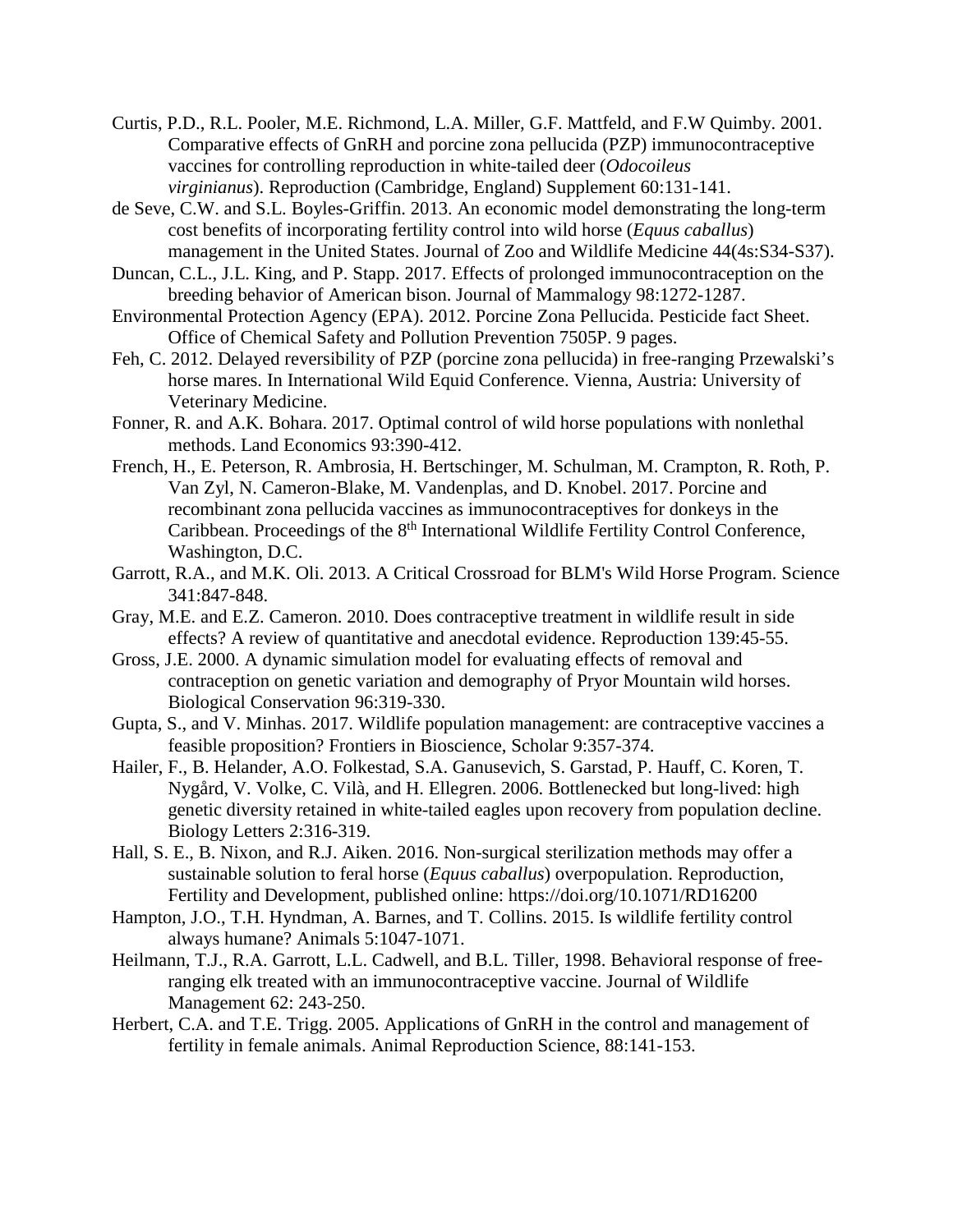- Hobbs, N.T., D.C. Bowden and D.L. Baker. 2000. Effects of Fertility Control on Populations of Ungulates: General, Stage-Structured Models. Journal of Wildlife Management 64:473- 491.
- Joonè, C.J., H.J. Bertschinger, S.K. Gupta, G.T. Fosgate, A.P. Arukha, V. Minhas, E. Dieterman, and M.L. Schulman. 2017a. Ovarian function and pregnancy outcome in pony mares following immunocontraception with native and recombinant porcine zona pellucida vaccines. Equine Veterinary Journal 49:189-195.
- Joonè, C.J., H. French, D. Knobel, H.J. Bertschinger, and M.L. Schulman. 2017b. Ovarian suppression following PZP vaccination in pony mares and donkey jennies. Proceedings of the 8th International Wildlife Fertility Control Conference, Washington, D.C.
- Joonè, C.J., M.L. Schulman, G.T. Fosgate, A.N. Claes, S.K. Gupta, A.E. Botha, A-M Human, and H.J. Bertschinger. 2017c. Serum anti-Müllerian hormone dynamics in mares following immunocontraception with anti-zona pellucida or -GnRH vaccines, Theriogenology (2017), doi: 10.1016/
- Joonè, C.J., M.L. Schulman, and H.J. Bertschinger. 2017d. Ovarian dysfunction associated with zona pellucida-based immunocontraceptive vaccines. Theriogenology 89:329-337.
- Kane, A.J. 2018. A review of contemporary contraceptives and sterilization techniques for feral horses. Human-Wildlife Interactions 12:111-116.
- Kaur, K. and V. Prabha. 2014. Immunocontraceptives: new approaches to fertility control. BioMed Research International v. 2014, ArticleID 868196, 15 pp. http:/dx.doi.org/10.1155/2014/868196
- Kean, R.P., A. Cahaner, A.E. Freeman, and S.J. Lamont. 1994. Direct and correlated responses to multitrait, divergent selection for immunocompetence. Poultry Science 73:18-32.
- Killian, G., D. Thain, N.K. Diehl, J. Rhyan, and L. Miller. 2008. Four-year contraception rates of mares treated with single-injection porcine zona pellucida and GnRH vaccines and intrauterine devices. Wildlife Research 35:531–539.
- Kirkpatrick, J.F. and J.W. Turner. 1991. Compensatory reproduction in feral horses. Journal of Wildlife Management 55:649-652.
- Kirkpatrick, J.F., I.M.K. Liu, J.W. Turner, R. Naugle, and R. Keiper. 1992. Long-term effects of porcine zonae pellucidae immunocontraception on ovarian function in feral horses (*Equus caballus*). Journal of Reproduction and Fertility 94:437-444.
- Kirkpatrick, J.F. and A. Turner. 2002. Reversibility of action and safety during pregnancy of immunization against porcine zona pellucida in wild mares (*Equus caballus*). Reproduction Supplement 60:197-202.
- Kirkpatrick, J.F. and A. Turner. 2003. Absence of effects from immunocontraception on seasonal birth patterns and foal survival among barrier island wild horses. Journal of Applied Animal Welfare Science 6:301-308.
- Kirkpatrick, J.F., A.T. Rutberg, and L. Coates-Markle. 2010. Immunocontraceptive reproductive control utilizing porcine zona pellucida (PZP) in federal wild horse populations,  $3<sup>rd</sup>$ edition. P.M. Fazio, editor. Downloaded from http://www.einsten.net/pdf/110242569.pdf
- Kirkpatrick, J.F., A.T. Rutberg, L. Coates-Markle, and P.M. Fazio. 2012. Immunocontraceptive Reproductive Control Utilizing Porcine Zona Pellucida (PZP) in Federal Wild Horse Populations. Science and Conservation Center, Billings, Montana.
- Knight, C.M. 2014. The effects of porcine zona pellucida immunocontraception on health and behavior of feral horses (*Equus caballus*). Graduate thesis, Princeton University.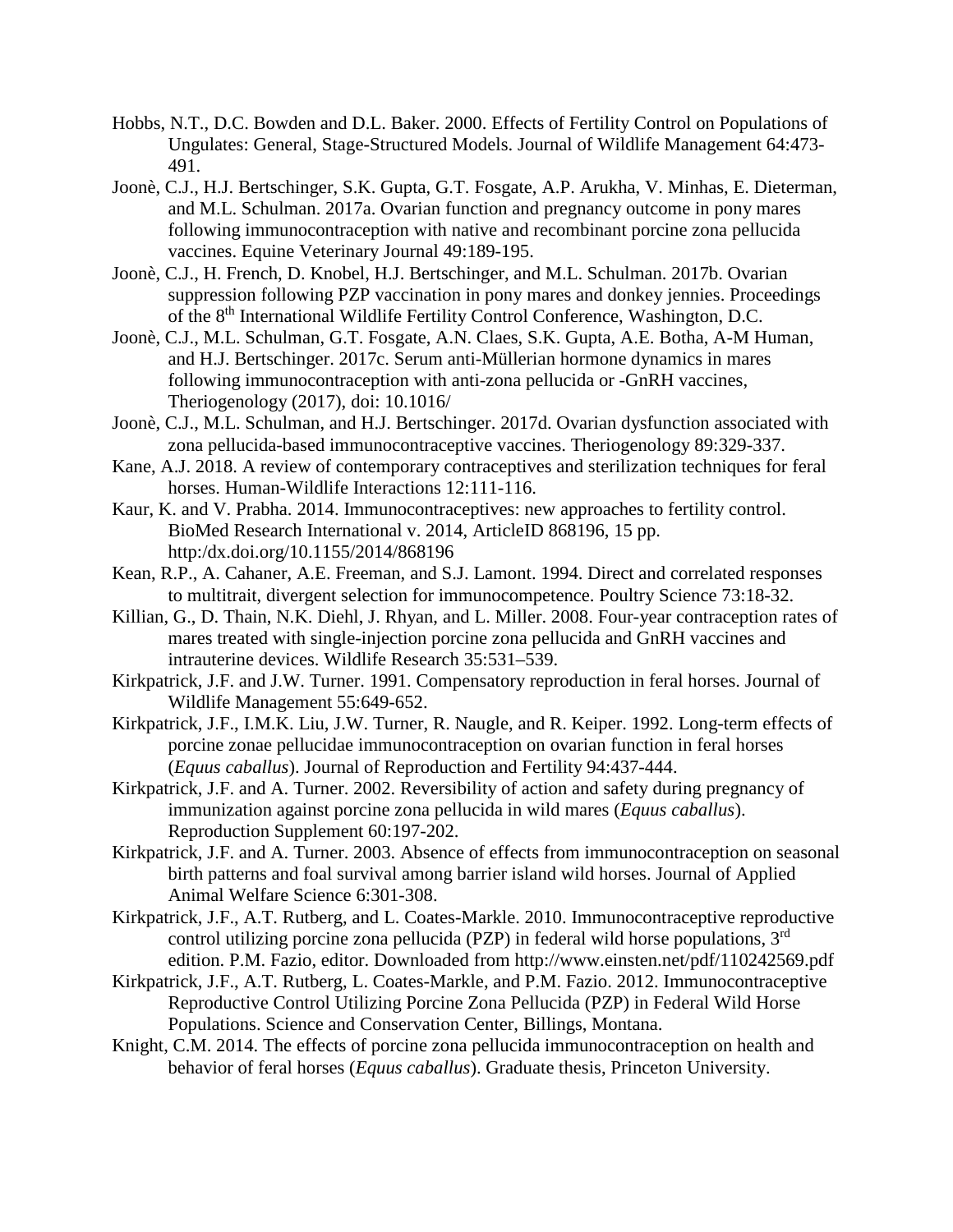- Liu, I.K.M., M. Bernoco, and M. Feldman. 1989. Contraception in mares heteroimmunized with pig zonae pellucidae. Journal of Reproduction and Fertility, 85:19-29.
- Madosky, J.M., Rubenstein, D.I., Howard, J.J. and Stuska, S., 2010. The effects of immunocontraception on harem fidelity in a feral horse (*Equus caballus*) population. Applied Animal Behaviour Science, 128:50-56.
- Magiafoglou, A., M. Schiffer, A.A. Hoffman, and S.W. McKechnie. 2003. Immunocontraception for population control: will resistance evolve? Immunology and Cell Biology 81:152- 159.
- Mask, T.A., K.A. Schoenecker, A.J. Kane, J.I.Ransom, and J.E. Bruemmer. 2015. Serum antibody immunoreactivity to equine zona protein after SpayVac vaccination. Theriogenology, 84:261-267.
- Mills, L.S. and F.W. Allendorf. 1996. The one‐migrant‐per‐generation rule in conservation and management. Conservation Biology 10:1509-1518.
- National Research Council (NRC). 2013. Using science to improve the BLM wild horse and burro program: a way forward. National Academies Press. Washington, DC.
- Nettles, V. F. 1997. Potential consequences and problems with wildlife contraceptives. Reproduction, Fertility and Development 9, 137–143.
- Nuñez, C.M.V., J.S. Adelman, C. Mason, and D.I. Rubenstein. 2009. Immunocontraception decreases group fidelity in a feral horse population during the non-breeding season. Applied Animal Behaviour Science 117:74-83.
- Nuñez, C.M., J.S. Adelman, and D.I. Rubenstein. 2010. Immunocontraception in wild horses (*Equus caballus*) extends reproductive cycling beyond the normal breeding season. PLoS one, 5(10), p.e13635.
- Nuñez, C.M.V, J.S. Adelman, J. Smith, L.R. Gesquiere, and D.I. Rubenstein. 2014. Linking social environment and stress physiology in feral mares (*Equus caballus*): group transfers elevate fecal cortisol levels. General and Comparative Endocrinology. 196:26-33.
- Nuñez, C.M., J.S. Adelman, H.A. Carr, C.M. Alvarez, and D.I. Rubenstein. 2017. Lingering effects of contraception management on feral mare (*Equus caballus*) fertility and social behavior. Conservation Physiology 5(1): cox018; doi:10.1093/conphys/cox018.
- Nuñez, C.M.V. 2018. Consequences of porcine zona pellucidz immunocontraception to feral horses. Human-Wildlife Interactions 12:131-142.
- Powell, D.M. 1999. Preliminary evaluation of porcine zona pellucida (PZP) immunocontraception for behavioral effects in feral horses (*Equus caballus*). Journal of Applied Animal Welfare Science 2:321-335.
- Powell, D.M. and S.L. Monfort. 2001. Assessment: effects of porcine zona pellucida immunocontraception on estrous cyclicity in feral horses. Journal of Applied Animal Welfare Science 4:271-284.
- Powers, J.G., Baker, D.L., Monello, R.J., Spraker, T.J., Nett, T.M., Gionfriddo, J.P., and Wild, M.A. 2013. Effects of gonadotropin-releasing hormone immunization on reproductive function and behavior in captive female Rocky Mountain elk (*Cervus elaphus nelsoni*). Journal of Zoo and Wildlife Medicine meeting abstracts S147.
- Ransom, J.I. and B.S. Cade. 2009. Quantifying equid behavior: A research ethogram for freeroaming feral horses. U.S. Geological Survey Techniques and Methods Report 2-A9.
- Ransom, J.I., B.S. Cade, and N.T. Hobbs. 2010. Influences of immunocontraception on time budgets, social behavior, and body condition in feral horses. Applied Animal Behaviour Science 124:51-60.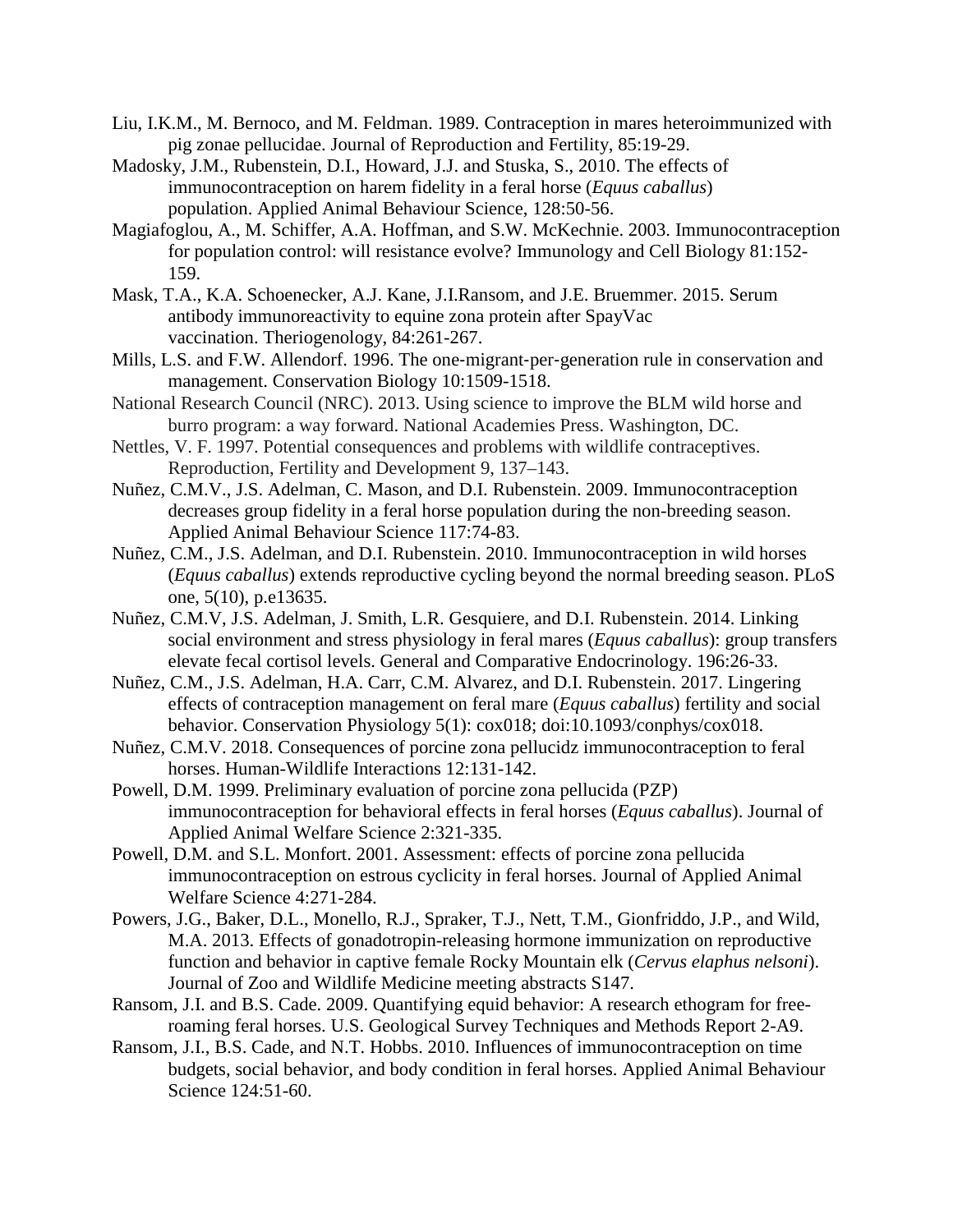- Ransom, J.I., J.E. Roelle, B.S. Cade, L. Coates‐Markle, and A.J. Kane. 2011. Foaling rates in feral horses treated with the immunocontraceptive porcine zona pellucida. Wildlife Society Bulletin 35:343-352.
- Ransom, J.I., N.T. Hobbs, and J. Bruemmer. 2013. Contraception can lead to trophic asynchrony between birth pulse and resources. PLoS one, 8(1), p.e54972.
- Ransom, J.I., J.G. Powers, N.T. Hobbs, and D.L. Baker. 2014a. Ecological feedbacks can reduce population-level efficacy of wildlife fertility control. Journal of Applied Ecology 51:259- 269.
- Ransom, J.I., J.G. Powers, H.M. Garbe, M.W. Oehler, T.M. Nett, and D.L. Baker. 2014b. Behavior of feral horses in response to culling and GnRH immunocontraception. Applied Animal Behaviour Science 157: 81-92.
- Roelle, J.E., and J.I. Ransom. 2009. Injection-site reactions in wild horses (*Equus caballus*) receiving an immunocontraceptive vaccine: U.S. Geological Survey Scientific Investigations Report 2009–5038.
- Roelle, J.E., F.J. Singer, L.C. Zeigenfuss, J.I. Ransom, F.L. Coates-Markle, and K.A. Schoenecker. 2010. Demography of the Pryor Mountain Wild Horses, 1993-2007. U.S. Geological Survey Scientific Investigations Report 2010–5125.
- Roelle, J.E. and S.J. Oyler-McCance. 2015. Potential demographic and genetic effects of a sterilant applied to wild horse mares. US Geological Survey Open-file Report 2015-1045.
- Roelle, J.E., S.S. Germaine, A.J. Kane, and B.S. Cade. 2017. Efficacy of SpayVac ® as a contraceptive in feral horses. Wildlife Society Bulletin 41:107-115.
- Rubenstein, D.I. 1981. Behavioural ecology of island feral horses. Equine Veterinary Journal 13:27-34.
- Rutberg, A., K. Grams, J.W. Turner, and H. Hopkins. 2017. Contraceptive efficacy of priming and boosting does of controlled-release PZP in wild horses. Wildlife Research: http://dx.doi.org/10.1071/WR16123
- Sacco, A.G., M.G. Subramanian, and E.C. Yurewicz. 1981. Passage of zona antibodies via placenta and milk following active immunization of female mice with porcine zonae pellucidae. Journal of Reproductive Immunology 3:313-322.
- Sarker, N., M. Tsudzuki, M. Nishibori, and Y. Yamamoto. 1999. Direct and correlated response to divergent selection for serum immunoglobulin M and G levels in chickens. Poultry Science 78:1-7.
- Science and Conservation Center (SCC). 2015. Materials Safety Data Sheet, ZonaStat-H. Billings, Montana.
- Shumake, S.A. and G. Killian. 1997. White-tailed deer activity, contraception, and estrous cycling. Great Plains Wildlife Damage Control Workshop Proceedings, Paper 376.
- Skinner, S.M., Mills, T., Kirchick, H.J. and Dunbar, B.S., 1984. Immunization with Zona Pellucida Proteins Results in Abnormal Ovarian Follicular Differentiation and Inhibition of Gonadotropin-induced Steroid Secretion. Endocrinology, 115:2418-2432.
- Turner, J.W., I.K.M. Liu, and J.F. Kirkpatrick. 1996. Remotely delivered immunocontraception in free-roaming feral burros (*Equus asinus*). Journal of Reproduction and Fertility 107:31-35.
- Turner, J.W., I.K. Liu, A.T. Rutberg, and J.F. Kirkpatrick. 1997. Immunocontraception limits foal production in free-roaming feral horses in Nevada. Journal of Wildlife Management 61:873-880.